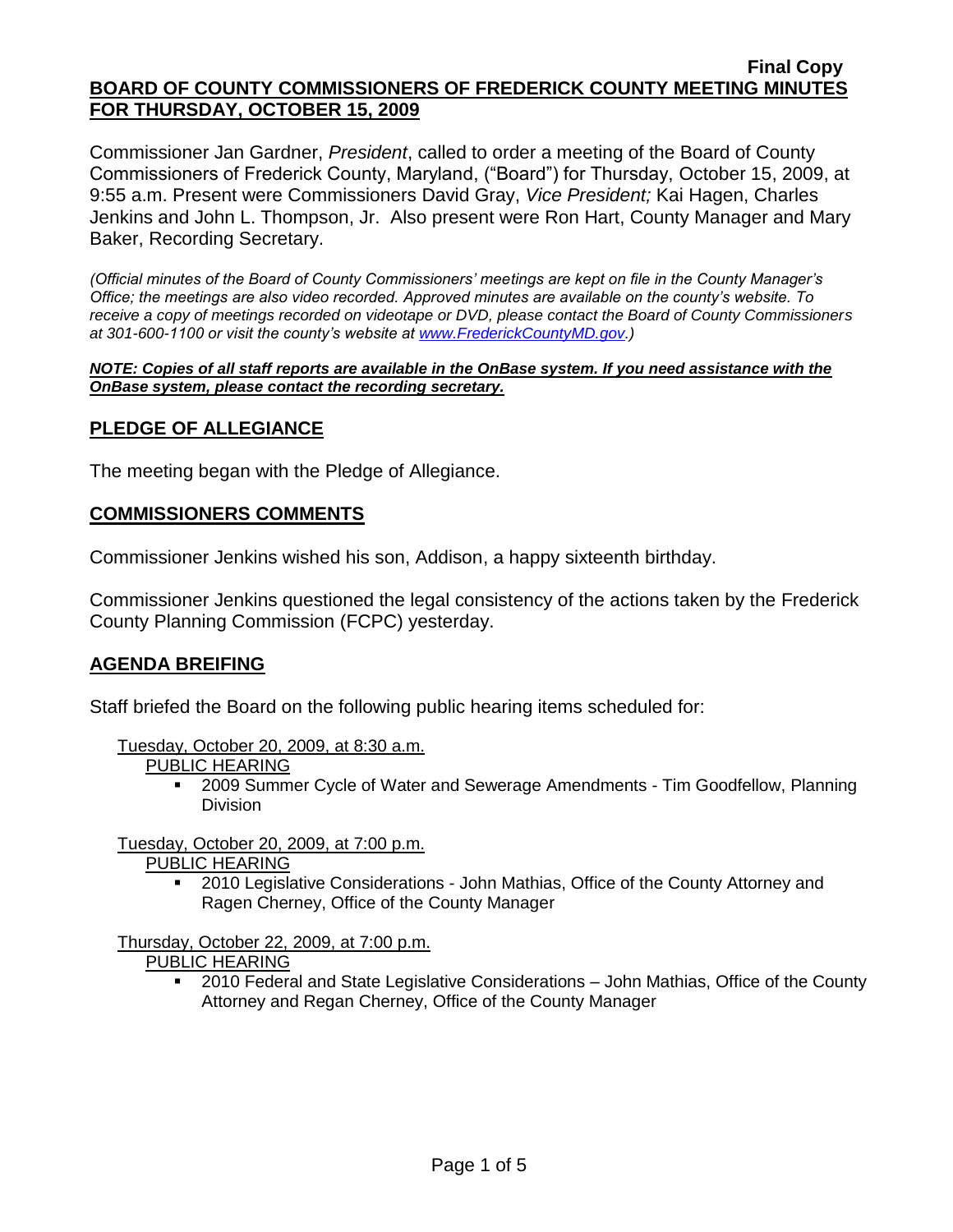## **CONSENT AGENDA**

# **BUDGET TRANSFER**

1. #BT-10-049, Office of Economic Development

# **GRANTS**

- 1. 2010 Governor's Office of Crime Control and Prevention Byrne Justice Recovery Act (BJRA) Grant Application - Paul Wolford, Circuit Court
- 2. 2010 Governor's Office of Crime Control and Prevention Byrne Justice Recovery Act (BJRA) Program Grant Application - Marty Gallagher, Sheriff's Office

# **EASEMENT**

1. Brunswick Library Deed of Easement/Maintenance Covenants and Agreement for Stormwater Management - Don Harper, Public Works Division

## **CHANGE ORDER**

1. Stronghold Square Rehabilitation, Contract No. C29919-6, Change Order No. 1 - Chuck Nipe and Tom Meunier, Public Works Division

Commissioner Hagen moved approval of the consent agenda as presented. Commissioner Gray seconded the motion that passed 5-0.

## **ADMINISTRATIVE BUSINESS**

## **Approval of Board of County Commissioners' Meeting Minutes**

The meeting minutes were approved by unanimous consent.

#### **Request to Approve Revision of the Frederick County Purchasing Rules and Regulations - Hal Good, Finance Division**

Mr. Good presented revisions to the County's purchasing rules and regulations.

Mr. Good requested to delete "enterprise fund" language from Contents, Section 1-2-28.

Commissioner Gardner requested that "other members" be added to the consultant selection.

Commissioner Thompson moved for each construction contract \$30,000 and over to include a provision for liquidated damages for each breech with a penalty of \$1,000 for each illegal alien on the job. Commissioner Jenkins seconded the motion that passed 5-0.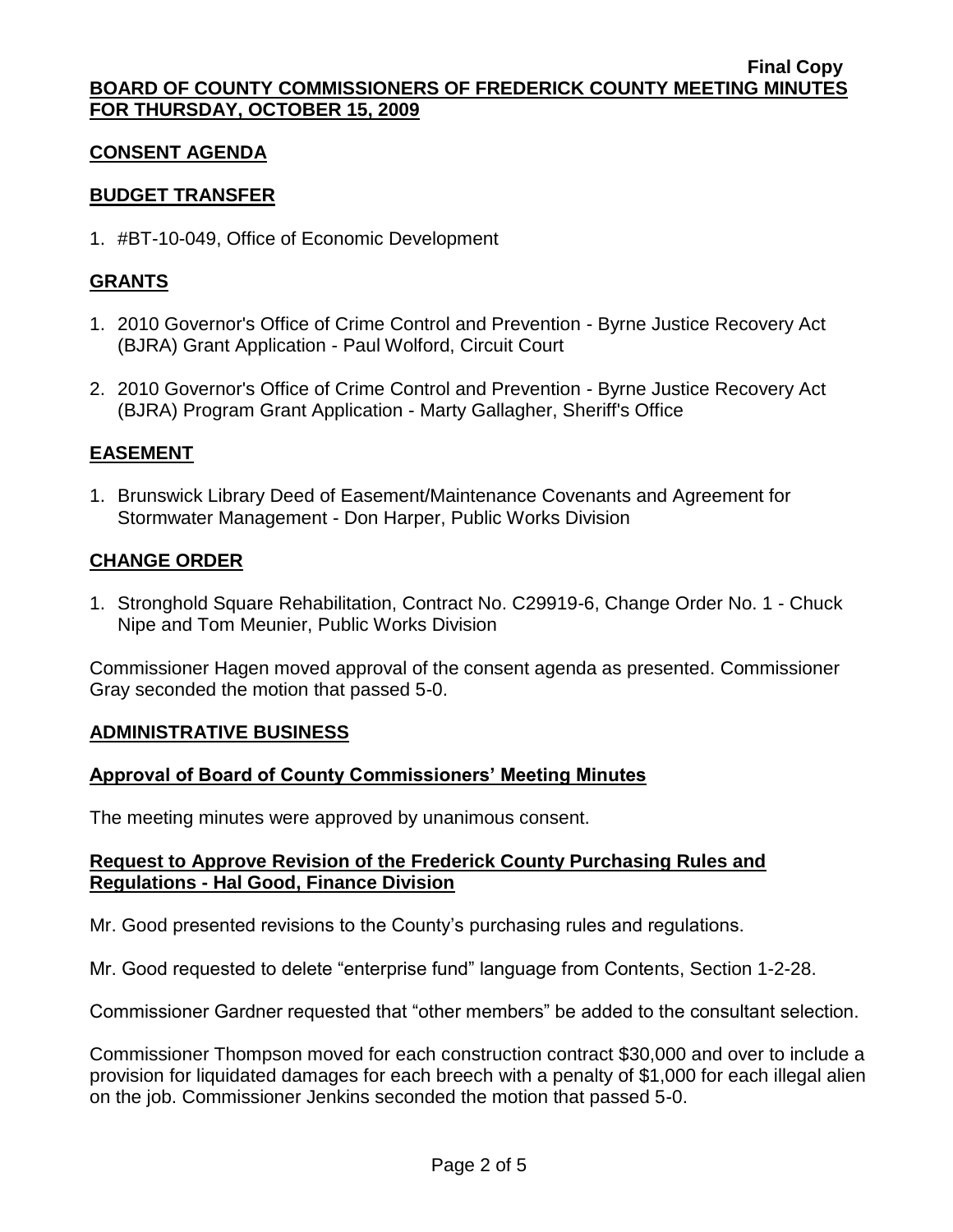Commissioner Jenkins moved to amend the motion for the penalty amount to be \$2,500 per illegal alien on the job. The motion passed by unanimous consent.

Commissioner Gray moved to take the revisions to the county's purchasing rules and regulations with the amendments made today to public hearing. Commissioner Jenkins seconded the motion that passed 5-0.

#### **COMMISSIONERS COMMENTS**

Commissioner Thompson noted his concerns with the FCPC decisions made during their meeting yesterday.

Commissioner Gardner requested a letter be sent to the FCPC regarding members abstaining from votes.

## **PUBLIC COMMENTS**

None.

## **QUESTIONS – PRESS**

None.

## **CLOSES SESSION**

Commissioner Gray moved to proceed into closed session in accordance with Maryland Annotated Code State Government Article § 10-508(a) (1) To discuss: (i) The appointment, employment, assignment, promotion, discipline, demotion, compensation, removal, resignation, or performance evaluation of appointees, employees, or officials over whom it has jurisdiction; or (ii) Any other personnel matter that affects one or more specific individuals. Commissioner Hagen seconded the motion that passed 5-0.

## **ADJOURN**

The meeting adjourned at 11:30 a.m.

Mary E. Baker Recording Secretary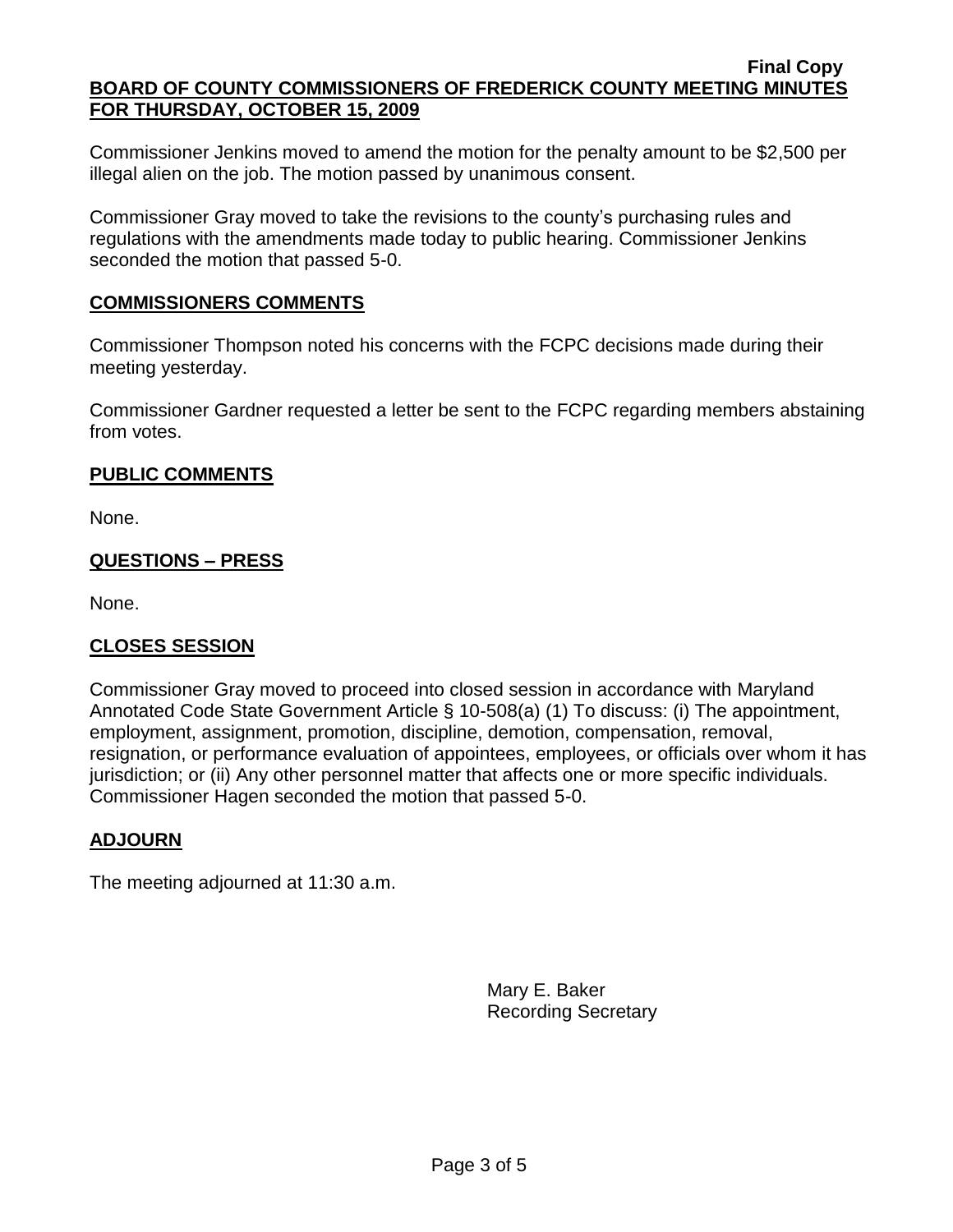#### **Final Copy BOARD OF COUNTY COMMISSIONERS OF FREDERICK COUNTY MEETING MINUTES FOR THURSDAY, OCTOBER 15, 2009**

# **FORM OF STATEMENT FOR CLOSING THE MEETING OF THURSDAY, OCTOBER 15, 2009**

# **STATUTORY AUTHORITY TO CLOSE SESSION**

#### **State Government Article §10-508(a):**

(1) To discuss: (i) The appointment, employment, assignment, promotion, discipline, demotion, compensation, removal, resignation, or performance evaluation of appointees, employees, or officials over whom it has jurisdiction; or (ii) Any other personnel matter that affects one or more specific individuals.

#### **Motion:**

Commissioner Gray moved to proceed into closed session in accordance with Maryland Annotated Code State Government Article § 10-508(a) (1) To discuss: (i) The appointment, employment, assignment, promotion, discipline, demotion, compensation, removal, resignation, or performance evaluation of appointees, employees, or officials over whom it has jurisdiction; or (ii) Any other personnel matter that affects one or more specific individuals. Commissioner Hagen seconded the motion that passed 5-0.

#### **Topic to be Discussed:**

To review the job applications received for a county position.

Mary E. Baker Recording Secretary